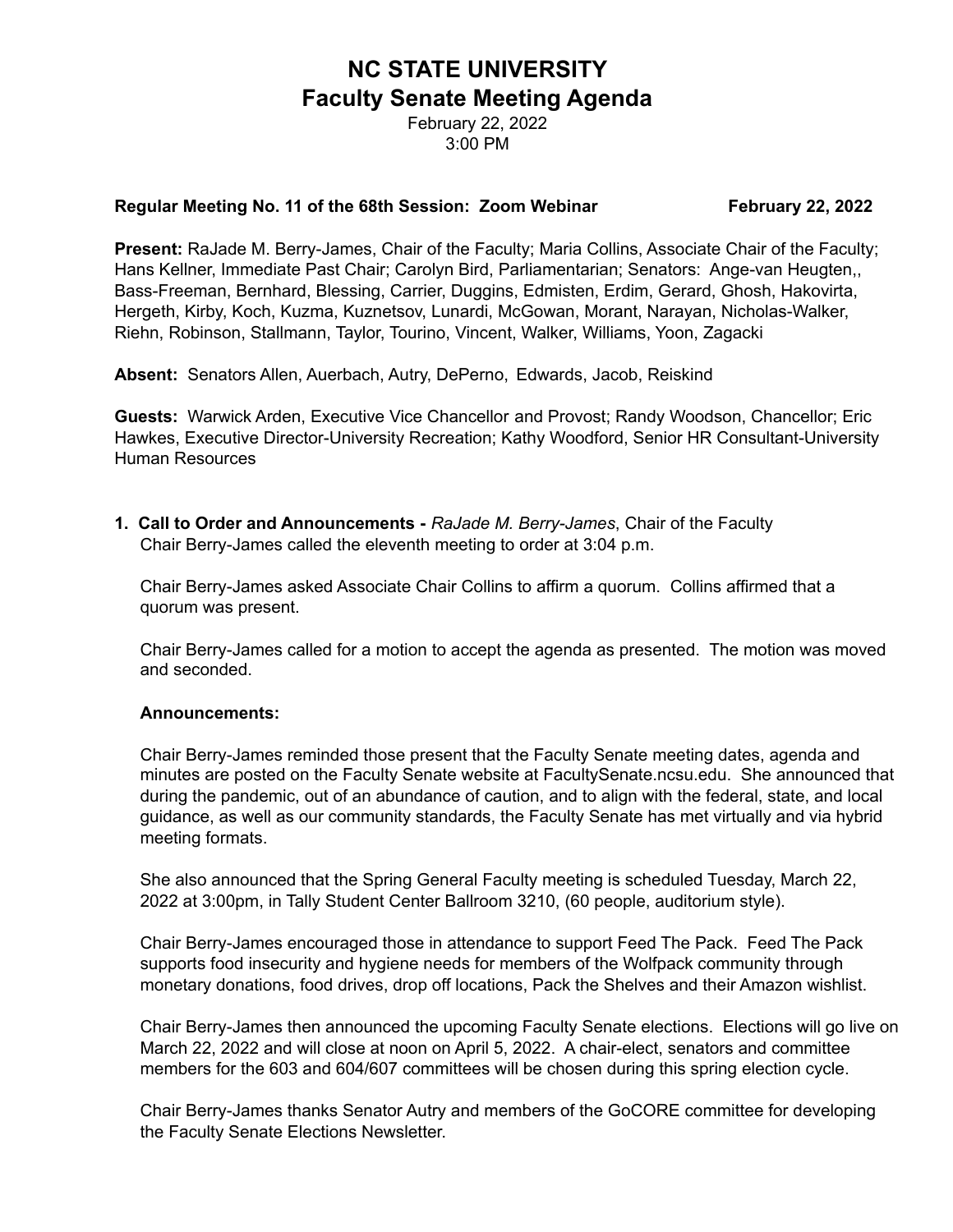## **2. Approval of the Meeting Minutes (February 8, 2022) -** *Maria Collins*, Associate Chair of the Faculty

Associate Chair Collins called for a motion to approve the minutes for Regular Meeting No. 10 of the 68th Session. A motion was made and properly seconded. The minutes were unanimously approved.

#### **3. Chair's Remarks -** *RaJade M. Berry-James*, Chair of the Faculty

Chair Berry-James remarked that the meeting is focused on faculty mental and physical health and well-being. The Chronicle of Higher Education reported that faculty in higher education are experiencing high levels of stress, hopelessness, anger, and grief; these are all issues that are impacting faculty life at NC State. She went on to say that there are several important announcements from the chancellor and provost today that will help faculty know the state of things, particularly at NC State as we continue to operate during the pandemic.

#### **4. Chancellor's Remarks -** *Randy Woodson*, Chancellor

Chancellor Woodson greeted the Senators and guests. He acknowledged that the community is struggling in a lot of ways due to the past two years of the pandemic. He then went on to share the many awards and recognitions that members of the NC State faculty have been honored with over the past few months: Hollylynne Lee, College of Education Distinguished Professor, is the recipient of the national Robert Foster Cherry Award for Great Teaching; eight additional faculty members at NC State were elected AAAS Fellows, the largest science academy in the United States; Lilian Hsiao, an assistant professor of chemical and biomolecular engineering, has been awarded the 2022 Sloan Research Fellow.

Chancellor Woodson provided an update related to votes by the Board of Trustees. The board voted unanimously to change the lyrics in the Alma mater to remove the word dixie and replace it with a lyric that replaces the view that dixie was referring to a part of the country. The board adopted a new lyric to be "where the southern wind so softly blows". The Board has also approved a number of recipients of the Holladay Medal.

Chancellor Woodson then announced that the Board of Governors has been considering a number of potential changes to the 12-Cell Matrix, a calculation used to establish the reimbursement cost of delivering student credit hours on each of the UNC campuses for enrollment growth. Chancellor Woodson went on to say that, "They have reinstated funding for the fourth quadrant of the 12-Cell Matrix, which is nursing and engineering; they've reestablished higher levels of funding to acknowledge the higher cost of education associated with those disciplines. They've also suggested increased funding for doctoral students, and I'm told that there will be some additional concessions for masters students as well in the proposed revisions coming forward tomorrow."

Lastly, Chancellor Woodson announced that with regards to community standards and in response to the changing policies from Wake County and the City of Raleigh and with regard to where we are with regard to community spread of the virus and the dramatic changes associated with rates of infection, NC State has instituted new community standards effective Monday, February 28, 2022, that will continue to require face coverings in instructional spaces and on buses.

## **Question and Discussion**

Senator Zagacki: Can you comment on why the Board of Governors is considering this change to the funding model?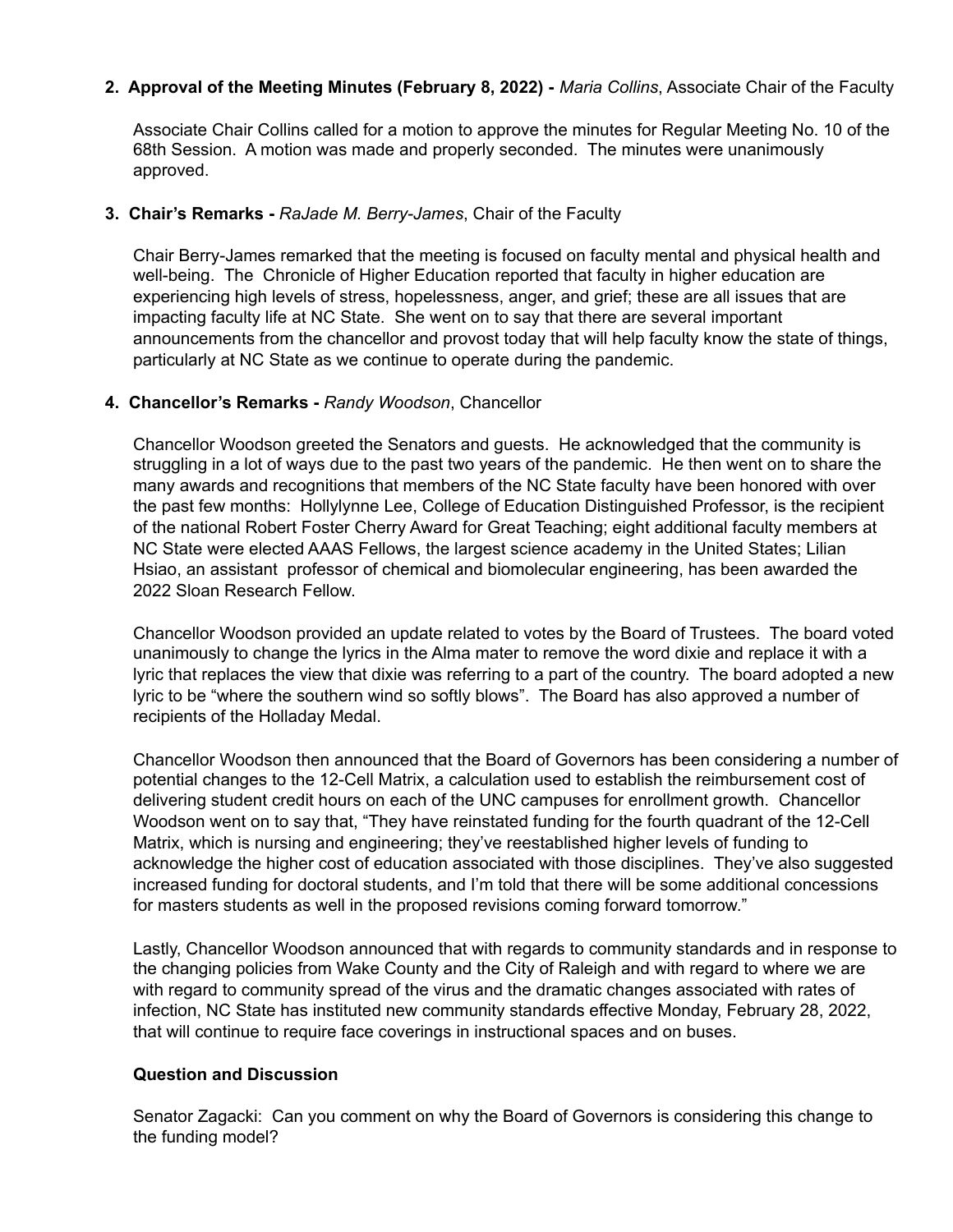Chancellor Woodson responded that the Board is interested in simplifying the model and introducing funding for summer school credit hours into the formula, and they are not interested in having a formula that subsidizes out-of-state students. The new model says there will not be reimbursement for out of state students.

Senator McGowan: Initially you said the Board of Governors proposed getting rid of the differential funding for graduate students and then in the new revisions they'd proposed higher. Is that higher than what it was previously as in we might be able to increase graduate student stipends?

Chancellor Woodson responded with an example. In agriculture, the current model reimburses agriculture at \$311 per credit hour for undergraduate students, \$766 per credit hour for masters, \$1,651 for PhD. Their proposed model would reimburse agriculture at \$461 for undergraduates and would have been the same for masters and the same for doctoral.

**Senator Yoon:** Will this proposed funding model reduce the state's overall financial support for the UNC System and ask each institution to secure its own funding (such as more external grants and contracts) or significantly increase in-state tuitions, like other states did to their public universities?

Chancellor Woodson responded, "I've been told that the goal of the Board of Governors is not to reduce funding from the state to the UNC system. It does slant it away from graduate education towards undergraduate education which is a challenge for us. They are making strides towards adjusting that, but I've been told that there's no goal to reduce the state funding."

#### **5. Provost's Remarks, Q&A -** *Warwick Arden*, Executive Vice Chancellor and Provost

Provost Arden greeted the faculty senators and guests. He then spoke more in depth on the newly updated community standards that were sent out earlier in the day. There will continue to be mandatory masking on buses, classrooms, and clinical settings and also at select food and dining services where staff will be asked to continue to wear a mask. The mandatory use of masks indoors and the mandatory testing of unvaccinated individuals who have not uploaded their status, will not be required any longer effective Monday, February 28, 2022.

Provost Arden then announced that the RPT General Information Sessions are for anyone going into the RPT cycle this year or anyone involved in the RPT process. There will be two sessions: Thursday, March 3rd at Cox Hall, room 206, and a Zoom session Wednesday, March 9th from 2:00-3:30pm [go.ncsu.edu-rptmeetings](http://go.ncsu.edu-rptmeetings).

Provost Arden then mentioned that NC State is going back to the previous way of doing course evaluations. Class evauationl formats will return so that faculty who are entering the RPT cycle will have quantitative data to be able to include in the RPT dossiers. The timing is appropriate to go back to a methodology that included some quantitative data, so it will be reimplemented this spring.

Provost Arden then updated senators on the leadership searches. Two finalists for dean of the College of Veterinary Medicine, Nick Frank and Kate Meurys, were interviewed. Three finalists for the dean of the College of Education were announced: Paola Sztajn, Thomas Hodges, and Andre Green. Dr. Louis Martin-Vega is chairing the search for the dean of the College of Agriculture and Life Sciences; the first nomination committee will be held this Friday. There will also be listening sessions for stakeholders. These listening sessions will be via Zoom [go.ncsu.edu/cals-search.](http://go.ncsu.edu/cals-search) The search committee for senior vice provost of instructional programs, chaired by Katharine Stewart, held the first round of candidate selection meetings on February 19th. The first round of interviews will take place early March and on-campus interviews will take place early in April. The search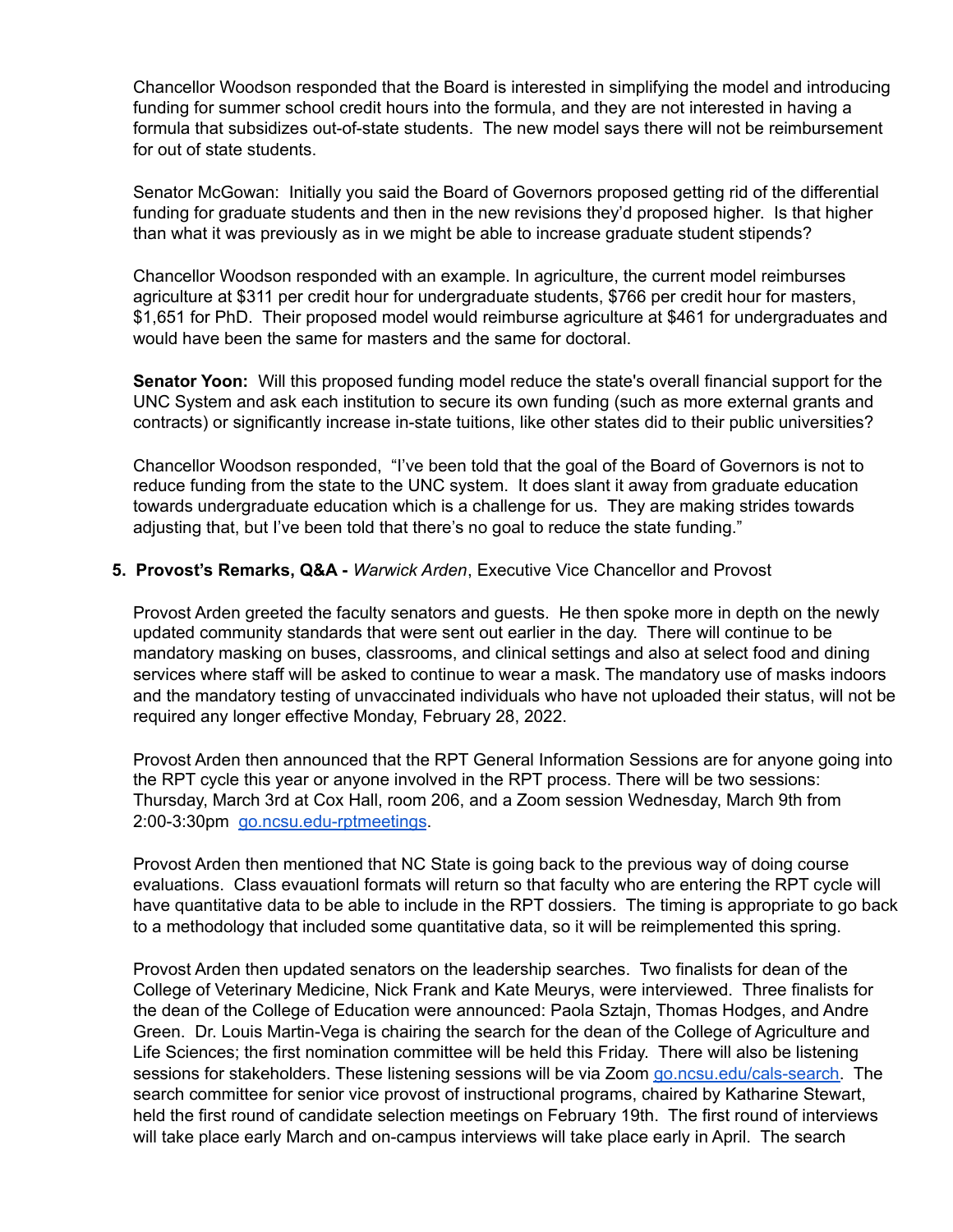committee for the senior vice provost for interdisciplinary programs, chaired by Margery Overton, held its mid-search meeting on February 21st.

## **Question and Discussion**

Chair Berry-James, as a point of privilege, noted that she received a message from a faculty member regarding search committees on campus. One concern was related to our strategic plan, Goal 4, which says to champion a culture of equity, diversity, inclusion, belonging and well being in all that we do. The faculty member talked about whether or not the search committees that have been established lately, have been diverse in nature.

Provost Arden responded that NC State puts a lot of work in configuring the search committees. Once names are gathered, an equity and diversity analysis is conducted to make sure that there is indeed equitable and diverse representation on the committee. At each initial meeting of the search committee, the Office of Institutional Equity and Diversity meets with the group concerning unconscious bias and otherwise. He went on to say that, "We're trying to be very deliberate about this, and I think you should be pleased when you look at the finalists and the semi-finalists, to see that we have a good, broad representation and the group is both equitable and diverse.

## **6. Topic: Faculty Mental & Physical Health and Well-Being**

## **a. Wellness and Recreation,** *Eric Hawkes***, Executive Director, University Recreation**

Eric Hawkes began his presentation by sharing the definition of wellness as being the connected and interactive combination of six elements that foster a balanced, holistic life. This is achieved by having love for what is done each day, security of finances, vibrancy of physical health, self-awareness and emotional resilience, quality relationships, and pride in what is contributed to our communities. He went on to say that University Recreation is working towards a strategic plan to help embed wellness and well being across campus.

Eric shared University Recreation's mission statement: to inspire a culture of wellness by providing premier, innovative and inclusive programs, services and facilities that promote healthy, active lifestyles to enhance student success. He then shared the program and services provided at University Recreation, some of which are aquatics, club sports, group fitness, intramural sports, outdoor adventures, personal training, and wellness coaching.

Eric ended his presentation by sharing a few resources that the University Recreation team developed, one being the Employee Wellness Toolkit, a guide to help employees experiment with and apply strategies and utilize resources, and help employees enhance personal accountability through the self-paced, guided workbook. He also shared the Mental Health First Aid program which teaches individuals in the community how to identify, understand, and respond to signs and symptoms of mental health challenges and substance use. The Mental Health First Aid program is free for faculty, staff, and students.

## **Questions and Discussion**

Chair Berry-James inquired about COVID protocols in the gym.

Eric responded that the specifications for air ventilation systems in gyms are more than your typical classroom Another good thing is that all of the fitness equipment is spaced out more than it has ever been; there are also private fitness studios that may be reserved.

Chair Berry-James asked if there was a rule of thumb to go by when it comes to fitness.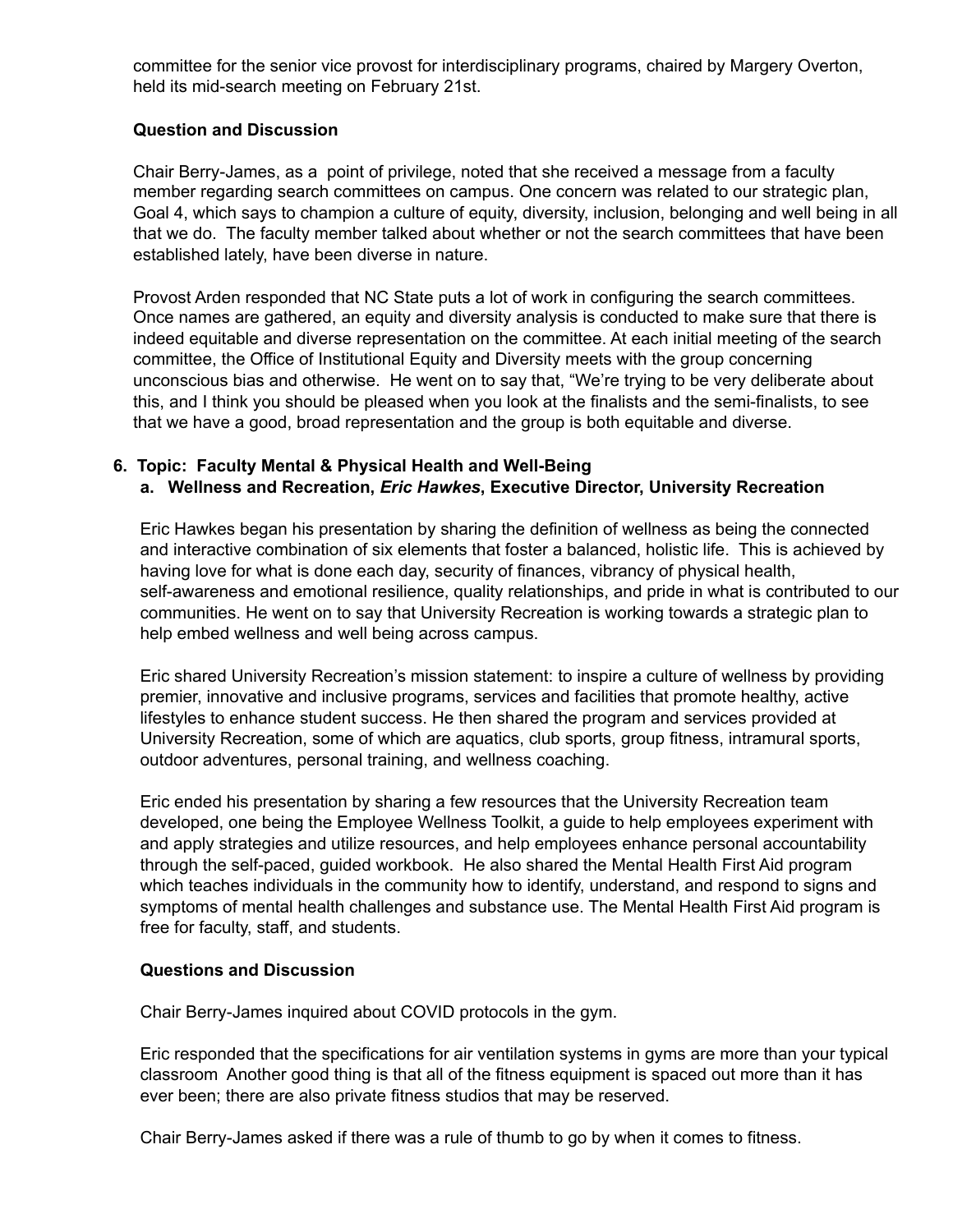Eric responded that the rule of thumb is 30 minutes of exercise daily.

#### **b. Faculty and Staff Assistance Program (FASAP),** *Kathy Woodford***, Sr. HR Consultant, University Human Resources**

Kathy Woodford began her presentation by sharing that NC State has partnered with ComPsych, and has a specific, integrated work-life model in place that offers confidential counseling, LegalConnect, FinancialConnect, and FamilySource Work-Life Solutions. This program is available to employees and anyone in the employee's household. The FASAP NC State Program Model also offers critical incident stress management resources.

Another critical piece of FASAP is confidentiality. The program is strictly confidential, records are maintained by ComPsych, and general employer reporting includes a summary of the number of requests for assistance.

The most popular aspect of the FASAP program is the confidential counseling. Confidential counseling is the most utilized aspect of the FASAP program. Three free sessions, per issue, per year are offered. Short-term counseling is available 24/7 with multilingual access to master's and doctoral-level professionals. Long-term counseling for continuing treatment for long-standing issues will be referred to your insurance. Counseling services are offered via telephone, video, online chat or email functionality.

LegalConnect offers expert legal information from licensed in-house ComPsych attorneys. They provide unlimited consultation regarding family law, wills, bankruptcy, custody, real estate, ID theft and tax questions. If you need actual representation, ComPsych will refer someone local where you may be able to receive a 25% discount off legal fees and a free 30 minute in-person consultation.

FinancialConnect offers financial information from ComPsych staff of financial experts. Unlimited consultation is available for budgeting, tax issues, credit, real estate, debt, retirement planning, and estate planning.

Family Source/Work-Life Solutions offers unlimited support to assist with work-life balance needs to include child and elder care, educational options, health and wellness, personal convenience and relocation.

FASAP can be reached at 866-467-0467 or online at [guidanceresources.com,](http://guidanceresources.com) your company web ID is FASAP.

## **Question and Discussion**

Parliamentarian Bird: For the family support programs, is screening done on the vendors that ComPsych refers people to? Are there certain standards that vendors have to meet?

Kathy responded that it is basically a web-based research. "I don't think they have vendors, specifically, that they associate with or screen."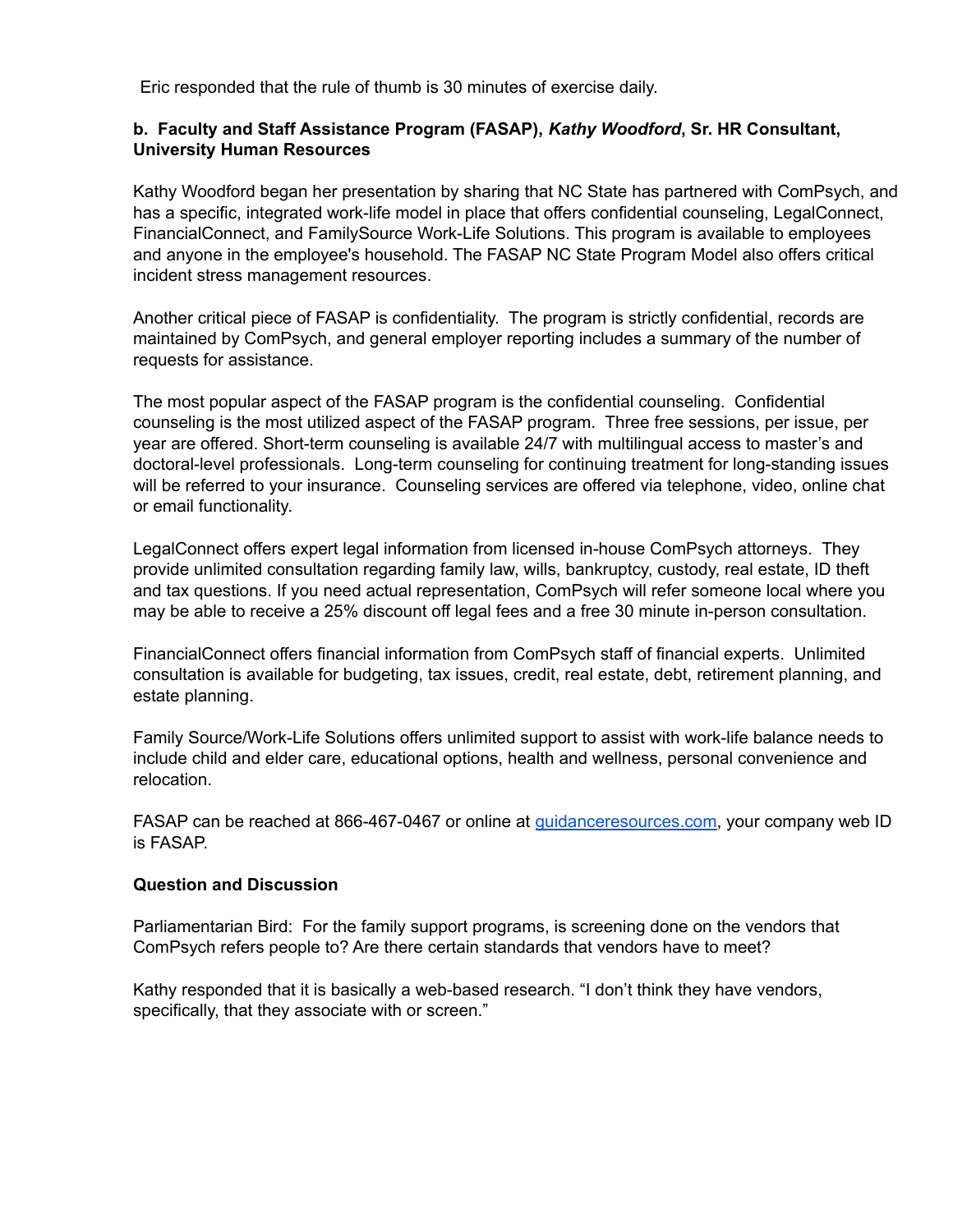#### **7. Faculty Senate Committee Updates**

a. Academic Policy Committee, Co-Chairs Lisa Bass-Freeman & Paul Williams

No update.

b. Governance, Communications, and Recruitment Committee, Co-Chairs Megan Jacob & Barbara Kirby

Senator Kirby reported that the recruitment of new senators is taking precedence. She encouraged senators to talk with colleagues, especially in the recruitment for chair-elect. The committee is also working on developing a written protocol of virtual and hybrid meeting and professionalism. GoCORE is also working on developing a new faculty senator presentation to be a resource.

c. Personnel Policy Committee, Co-Chairs Jennifer Kuzma & Herle McGowan

Senator McGowan shared that the Personnel Policy is considering ways to better recognize faculty for diversity, equity, and inclusion. The general idea is to ensure that this work is appropriately recognized for the faculty who engage in it. Ultimately, this is a bigger task than the Personnel Policy committee can address alone. The committee will request a task force to be formed with broad faculty representation from across the university, as well as representation from key administrative offices. With this in mind, the Personnel Policy committee has prepared a set of recommendations for this task force to address to get feedback.

Senator McGowan shared a presentation with a set of recommendations and asked for feedback from those present.

Senator Hergeth: These items to be addressed are almost identical to the items we need to address in terms of globalization efforts.

Jessica Jamison: I really liked the idea of adding examples to the SFR that work within the various realms. If we have a collection of examples of how policies might or have changed to be more inclusive, I would be very interested in seeing those examples as well.

Senator Riehn: Having written quite a few NSF grants, there is a fair bit of performative action that is unlikely to reach the goals of actually including diversity. My fear is that we encourage performative action and won't actually lead to real results.

Senator McGowan responded that the committee was very careful not to say DEI research or DEI teaching, but rather they used DEI work, broadly defined.

Senator Eileen suggested adding a question to class evaluation, for example: How well did the instructor create an inclusive classroom?

Jessica Jamison: It will have to be made clear that this is intended to reward people who are actively doing this work, not necessarily to punish those who are not doing it.

d. Resources and Environment Committee, Co-Chairs Eileen Taylor & Steven Vincent